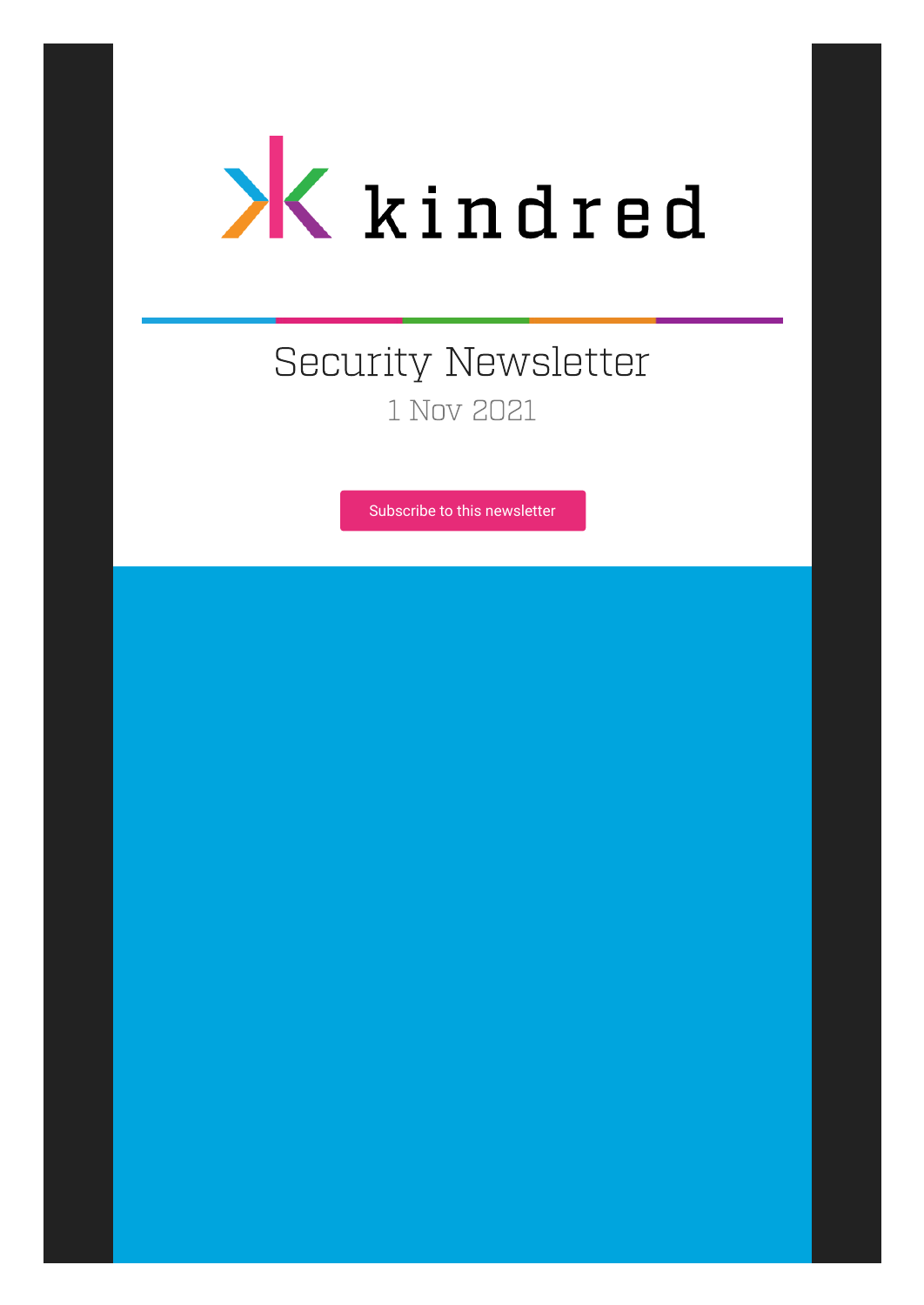#### Hitting the BlackMatter gang where it hurts: In the wallet



Earlier this year, Emsisoft researchers discovered a critical flaw in the BlackMatter ransomware that allowed them to help victims recover their files without paying a ransom, preventing millions of dollars falling into the hands of cybercriminals.

The work has been conducted quietly and privately so as not to alert the BlackMatter operators to the flaw. For the reasons discussed below, we believe it is now safe to share the story without jeopardizing the operation.

[Read More on Emsisoft blog](https://blog.emsisoft.com/en/39181/on-the-matter-of-blackmatter/)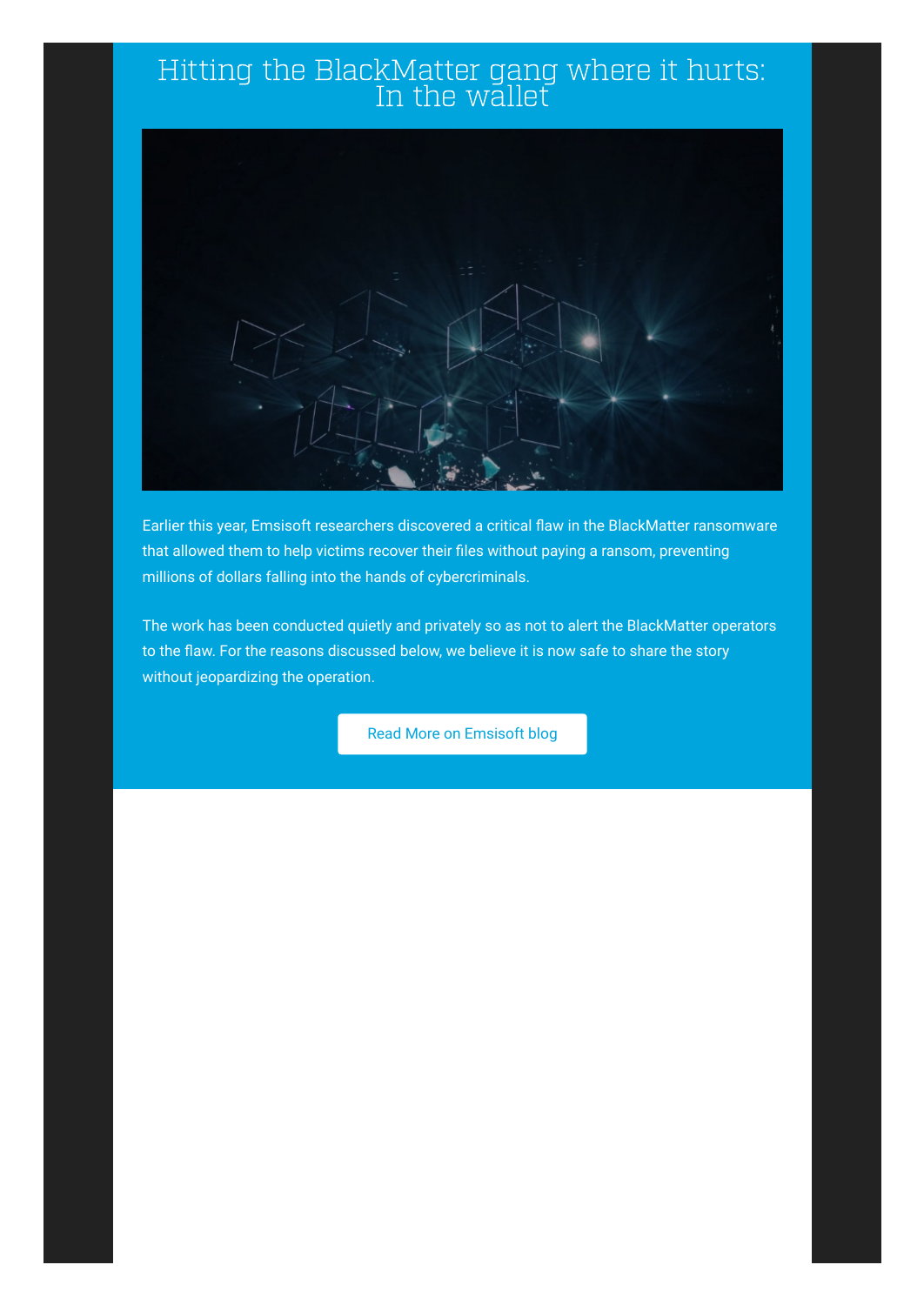#### EU to adopt new cybersecurity rules for smartphones, wireless, IoT devices



The European Commission has ordered an update to the Radio Equipment Directive in order to introduce new cybersecurity guidelines for radio and wireless equipment sold on the EU market, such as mobile phones, tablets, fitness trackers, and other smart IoT devices.

The new standards, which are currently scheduled to enter into effect by mid-2024, were adopted following a delegated act to the Radio Equipment Directive (RED), a piece of 2014 EU legislation that acts as the regulatory framework that equipment vendors must follow in order to sell electronic equipment on the EU market.

The delegated act, which is a bureaucratic mechanism used by the European Commission to tell EU bodies to update legislation, lists three new security measures that device makers must incorporate in the design of their products in order to be allowed to sell products in the EU.

[Read More on The Record](https://therecord.media/eu-to-adopt-new-cybersecurity-rules-for-smartphones-wireless-iot-devices/)

[Even More in the press release](https://ec.europa.eu/commission/presscorner/detail/en/ip_21_5634)

# More #News

- [Here's the FBI's Internal Guide for Getting Data from AT&T, T-Mobile, Verizon](https://www.vice.com/en/article/m7vqkv/how-fbi-gets-phone-data-att-tmobile-verizon)
- [FBI Raids Chinese Point-of-Sale Giant PAX Technology](https://krebsonsecurity.com/2021/10/fbi-raids-chinese-point-of-sale-giant-pax-technology/)
- [US Citizens Sue Company That Processes Billions of Texts For Exposing Their Data](https://www.vice.com/en/article/7kbz3z/us-citizens-sue-syniverse-company-that-processes-billions-of-texts-for-exposing-their-data)
- [FCC kicks China Telecom out of United States](https://www.zdnet.com/article/fcc-kicks-china-telecom-out-of-united-states/)
- [Microsoft warns over uptick in password spraying attacks](https://www.zdnet.com/article/microsoft-warns-over-uptick-in-password-spraying-attacks/)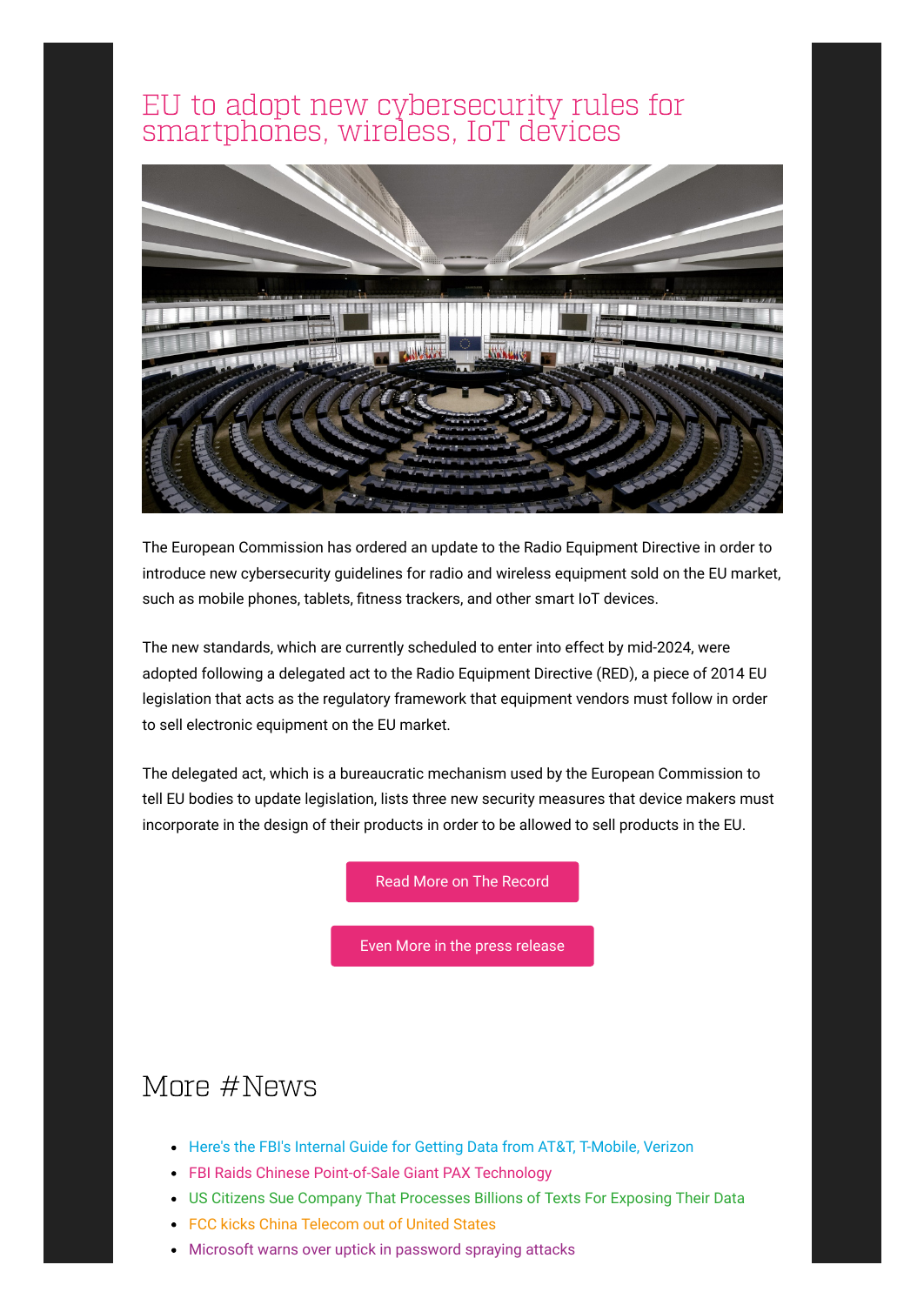- [Industry group warns of coordinated DDoS extortion campaign against VoIP providers](https://therecord.media/industry-group-warns-of-coordinated-ddos-extortion-campaign-against-voip-providers/)
- [Conti Ransom Gang Starts Selling Access to Victims](https://krebsonsecurity.com/2021/10/conti-ransom-gang-starts-selling-access-to-victims/)
- [South Korean telco KT suffers nationwide outage after routing error](https://www.bleepingcomputer.com/news/technology/south-korean-telco-kt-suffers-nationwide-outage-after-routing-error/)
- [Millions of Android users targeted in subscription fraud campaign](https://www.bleepingcomputer.com/news/security/millions-of-android-users-targeted-in-subscription-fraud-campaign/)
- [Mozilla blocks malicious add-ons installed by 455K Firefox users](https://www.bleepingcomputer.com/news/security/mozilla-blocks-malicious-add-ons-installed-by-455k-firefox-users/)
- [Money launderers for Russian hacking groups arrested in Ukraine](https://www.bleepingcomputer.com/news/security/money-launderers-for-russian-hacking-groups-arrested-in-ukraine/)
- [German investigators unmask a core member of REvil ransomware gang](https://www.bleepingcomputer.com/news/security/german-investigators-unmask-a-core-member-of-revil-ransomware-gang/)
- [NSA and CISA share guidance on securing 5G cloud infrastructure](https://www.bleepingcomputer.com/news/security/nsa-and-cisa-share-guidance-on-securing-5g-cloud-infrastructure/)
- [Police arrest criminals behind Norsk Hydro ransomware attack](https://www.bleepingcomputer.com/news/security/police-arrest-criminals-behind-norsk-hydro-ransomware-attack/)
- [Hive ransomware now encrypts Linux and FreeBSD systems](https://www.bleepingcomputer.com/news/security/hive-ransomware-now-encrypts-linux-and-freebsd-systems/)
- ['Trojan Source' Bug Threatens the Security of All Code](https://krebsonsecurity.com/2021/11/trojan-source-bug-threatens-the-security-of-all-code/)
- [Twitter employees required to use security keys after 2020 hack](https://www.bleepingcomputer.com/news/security/twitter-employees-required-to-use-security-keys-after-2020-hack/)

### #Breach Log

- [Third-party data breach in Singapore hits healthcare provider](https://www.zdnet.com/article/third-party-data-breach-in-singapore-hits-healthcare-provider/)
- [Workers sent home after ransomware attack on major automotive parts manufacturer](https://therecord.media/workers-sent-home-after-ransomware-attack-on-major-automotive-parts-manufacturer/)
- [Hackers steal \\$130 million from Cream Finance; the company's 3rd hack this year](https://therecord.media/hackers-steal-130-million-from-cream-finance-the-companys-3rd-hack-this-year/)
- [Hackers used billing software zero-day to deploy ransomware](https://www.bleepingcomputer.com/news/security/hackers-used-billing-software-zero-day-to-deploy-ransomware/)
- [Sensitive data of 400,000 German students exposed by API flaw](https://www.bleepingcomputer.com/news/security/sensitive-data-of-400-000-german-students-exposed-by-api-flaw/)
- [EU investigating leak of private key used to forge Covid passes](https://www.bleepingcomputer.com/news/security/eu-investigating-leak-of-private-key-used-to-forge-covid-passes/)
- [Malicious NPM libraries install ransomware, password stealer](https://www.bleepingcomputer.com/news/security/malicious-npm-libraries-install-ransomware-password-stealer/)
- [Iranian gas stations out of service after distribution network hacked](https://www.bleepingcomputer.com/news/security/iranian-gas-stations-out-of-service-after-distribution-network-hacked/)
- [North Korean state hackers start targeting the IT supply chain](https://www.bleepingcomputer.com/news/security/north-korean-state-hackers-start-targeting-the-it-supply-chain/)

### #Patch Time!

- [Google fixes 15th and 16th Chrome zero-day this year](https://therecord.media/google-fixes-15th-and-16th-chrome-zero-day-this-year/)
- [Microsoft finds Shrootless, a macOS bug that lets malware install rootkits](https://therecord.media/microsoft-finds-shrootless-a-macos-bug-that-lets-malware-install-rootkits/)
- [WordPress plugin bug impacts 1M sites, allows malicious redirects](https://www.bleepingcomputer.com/news/security/wordpress-plugin-bug-impacts-1m-sites-allows-malicious-redirects/)
- [All Windows versions impacted by new LPE zero-day vulnerability](https://www.bleepingcomputer.com/news/security/all-windows-versions-impacted-by-new-lpe-zero-day-vulnerability/)

## #Tech and #Tools

- [How to exploit a double free](https://github.com/stong/how-to-exploit-a-double-free)
- [Common Threat Matrix for CI/CD Pipeline](https://github.com/rung/threat-matrix-cicd)
- [NGINX Custom Snippets CVE-2021-25742](https://blog.lightspin.io/nginx-custom-snippets)
- [Spook Ransomware](https://www.sentinelone.com/labs/spook-ransomware-prometheus-derivative-names-those-that-pay-shames-those-that-dont/)
- [From Zero to Domain Admin](https://thedfirreport.com/2021/11/01/from-zero-to-domain-admin/)
- Public Report WhatsApp End-to-End Encrypted Backups Security Assessment
- [Technical Advisory Apple XAR Arbitrary File Write \(CVE-2021-30833\)](https://research.nccgroup.com/2021/10/28/technical-advisory-apple-xar-arbitrary-file-write-cve-2021-30833/)
- [Microsoft Defender ATP adds live response for Linux and macOS](https://www.bleepingcomputer.com/news/microsoft/microsoft-defender-atp-adds-live-response-for-linux-and-macos/)